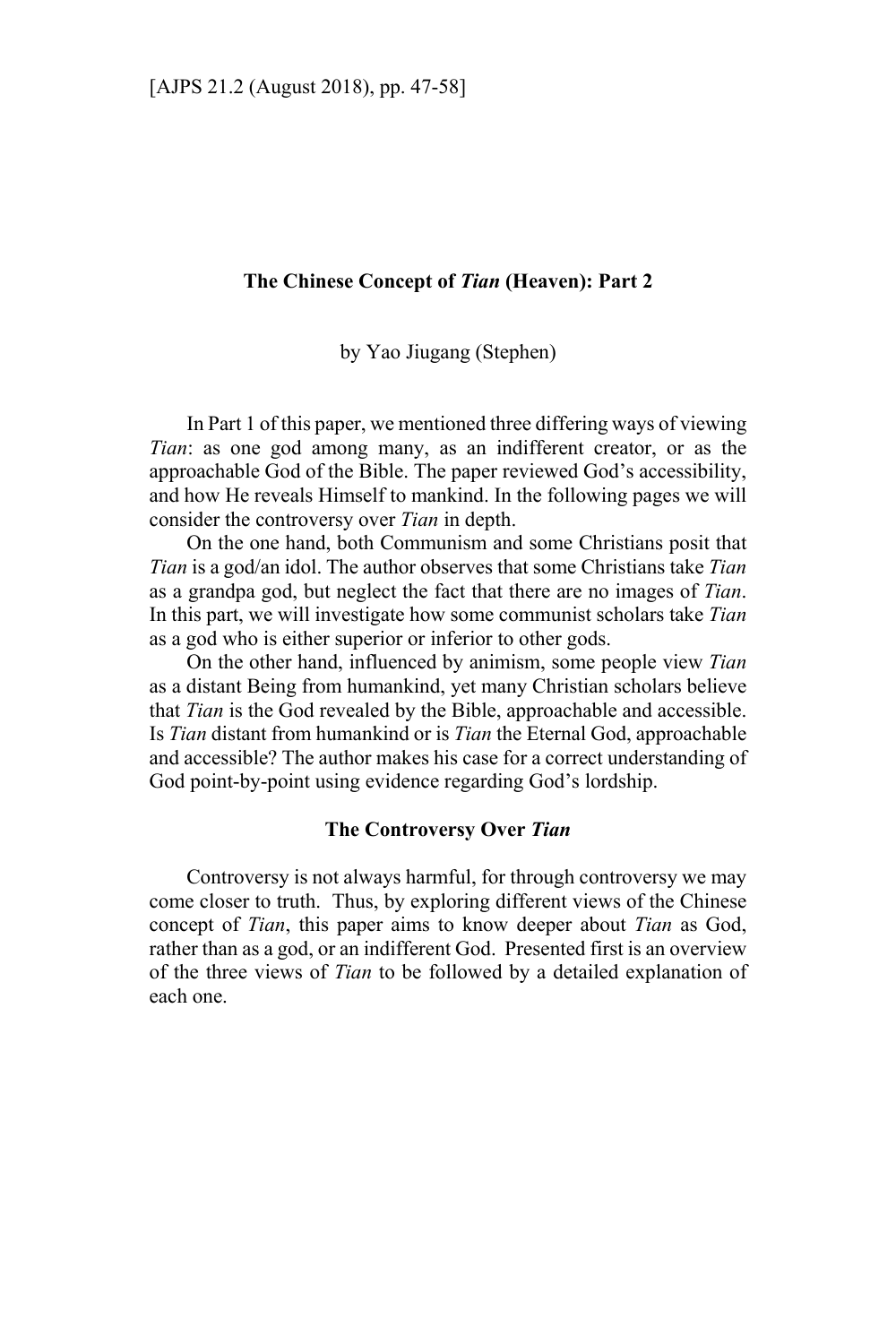### *Tian*: An Idol, an Indifferent God, or the Eternal God?

A number of Christians, including some Chinese Christian scholars, such as Chan and Yuan Zhiming 远志明 <sup>1</sup> , argue that *Tian* is a remembrance of Jehovah inherited from the ancient Chinese, who either had a sincere relationship with God or a valid memory of God. No matter which view one holds, *Tian* is the Eternal God that the Bible reveals. Chan even identifies the ancient Chinese civilization as "a God-fearing race that desired to worship God appropriately."<sup>2</sup>

Then there are others who hold that *Tian* is nothing more than a god (an idol). After taking over mainland China in 1949, the communist party somehow succeeded in making people treat all religions as superstition, but it could not sweep away animism—the root of superstition. Gailyn Van Rheenen testifies to the adamancy of animism, saying, "As long as Satan maintains his grip on the world, animism as a belief system will not die but will simply change with changing times."<sup>3</sup> Accordingly, one might wonder whether the concept of *Tian* fits into the animistic belief system in China. If so, is *Tian* a god among other gods in the Chinese animistic belief system or an indifferent Creator God who does not care about the world?

### No Image: Not as an Idol

Chinese religions are full of gods created by the hands of people. In Romans 1:21-25, Paul describes how the true God hates people's turning from Him to gods created by their own hands:

For although they knew God, they neither glorified him as God nor gave thanks to him, but their thinking became futile and their foolish hearts were darkened. Although they claimed to be wise, they became fools and exchanged the glory of the immortal God for images made to look like mortal man and birds and animals and reptiles. Therefore God gave them over in the sinful desires of their hearts to sexual impurity for the degrading of their bodies with one another. They exchanged

 $\overline{\phantom{a}}$ Most of Yuan Zhingming's thoughts are expressed in his videos, *Shen zhou* 神州 (China's Confession). These videos are still illegal inside mainland China. To purchase them, visit: www.chinasoul.org/index.php?option=com\_ virtuemart&page=shop.browse\_ cg&category\_id=5&Itemid=52&lang=zh-cn&redirected=1&Itemid=5. (accessed 14 November 2017).

<sup>&</sup>lt;sup>2</sup>Kei Thong Chan, *Faith of Our Fathers: Discovering God in Ancient China* (Singapore, China: Campus Crusade Asia Limited, 2007), 10. 3

Gailyn Van Rheenen, *Communicating Christ in Animistic Contexts* (Pasadena, CA: William Carey Library, 1991), 25.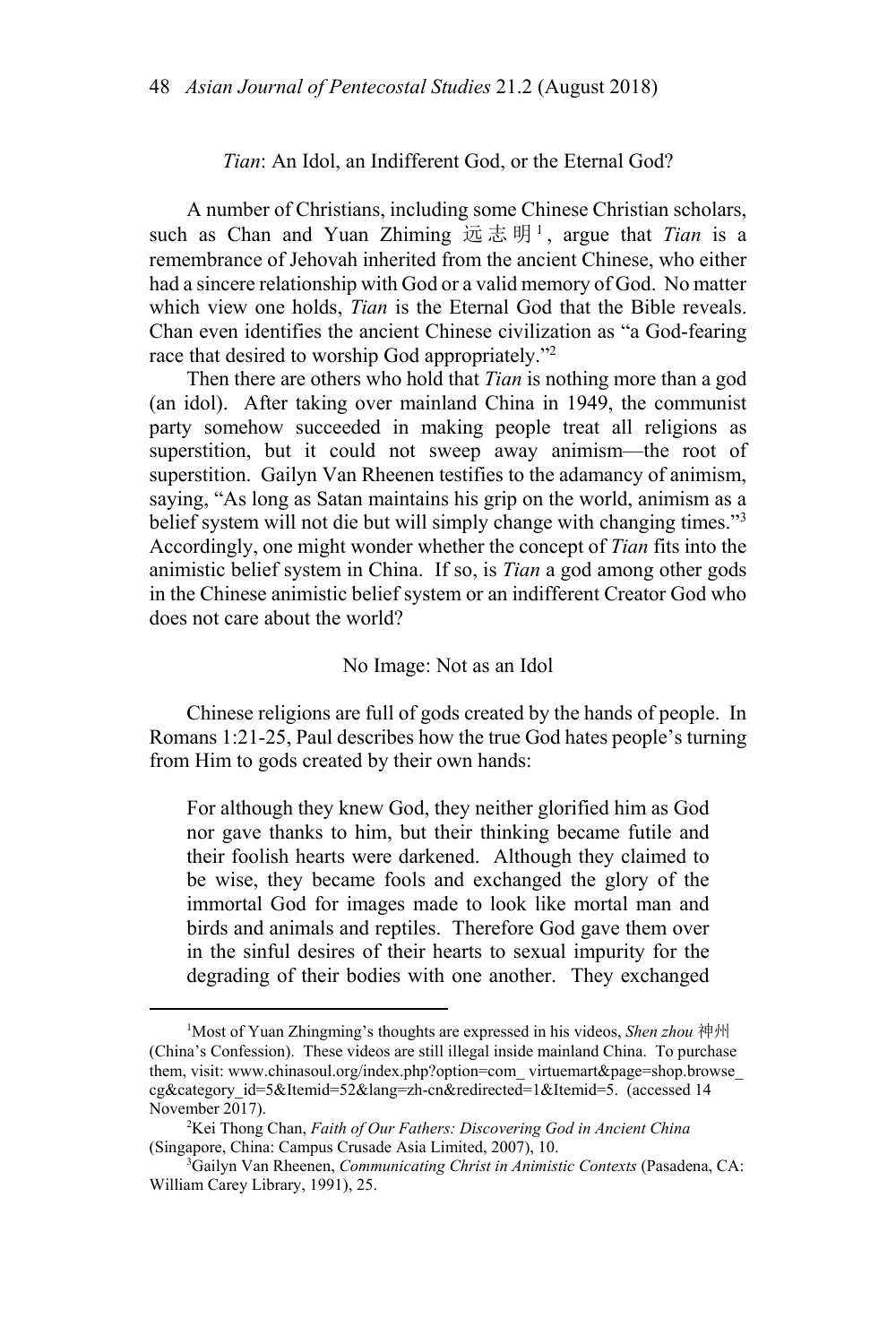the truth of God for a lie, and worshiped and served created things rather than the Creator—who is forever praised. Amen (NIV).

While considering *Tian* as a god, people disagree whether *Tian* is superior or inferior to other gods.

# *Not as a God Superior to Other Gods*

A few scholars, as well as some Christians, claim that *Tian* is a god superior to other gods for several reasons. First, among the common people in China, *Tian* is often called *Laotianye* 老天爷. The literal translation is "old grandpa in heaven," because one of the meanings of the suffix *ye* 爷 is grandpa. Therefore, some preachers declare, "Chinese Christians have become the children of God, no longer the grandchildren of *Tian*! Surely *Tian* is not our God, for God does not have grandchildren!"4 Hence, for them *Tian* is the god of the sky or heaven among numerous gods in the Chinese religious system. *Tian* was created to explain the natural existence of the sky or to describe the more abstract heaven. The only difference is that *Tian* as the god of the sky or heaven is superior to other gods.

However, these people have ignored two important things. One is the fact that *'ye'* does not mean grandpa only; it can also mean master. Therefore, *ye* is often added as a suffix to certain gods, such as *foye* 佛 爷 (the Buddha), *yanwangye* 阎王爷 (the Yama), *tudiye* 土地爷 (a local god of land), etc. It functions to demonstrate the power or lordship of these gods. In the same way, *ye* as a suffix can also modify *Tian* to emphasize the lordship of *Tian*. The other thing that they neglect is that *Tian* never appears as an image of an old grandpa with a long beard. Neither does *Tian* appear as an image of heaven nor the sky. Actually, neither heaven nor the sky can be expressed with any image. In other words, people have difficulty in choosing or making something to represent the sky/heaven/Heaven. To summarize, those who take *Tian* as an idol in such a way are mostly illiterate.

Second, some religious groups, such as the Taoists, struggle with the fact that *Tian* has no images. Therefore, they choose to combine it with names of other gods or persons. Lihui Yang and Deming An describe how the highest god, *Yudi* 玉帝 (the Jade Emperor) in Taoism, emerged:

 $\frac{1}{4}$ <sup>4</sup>I myself have heard such a sermon during a Christmas gathering in a house church in Awati farm, Korla City, Xinjiang Province in 2014.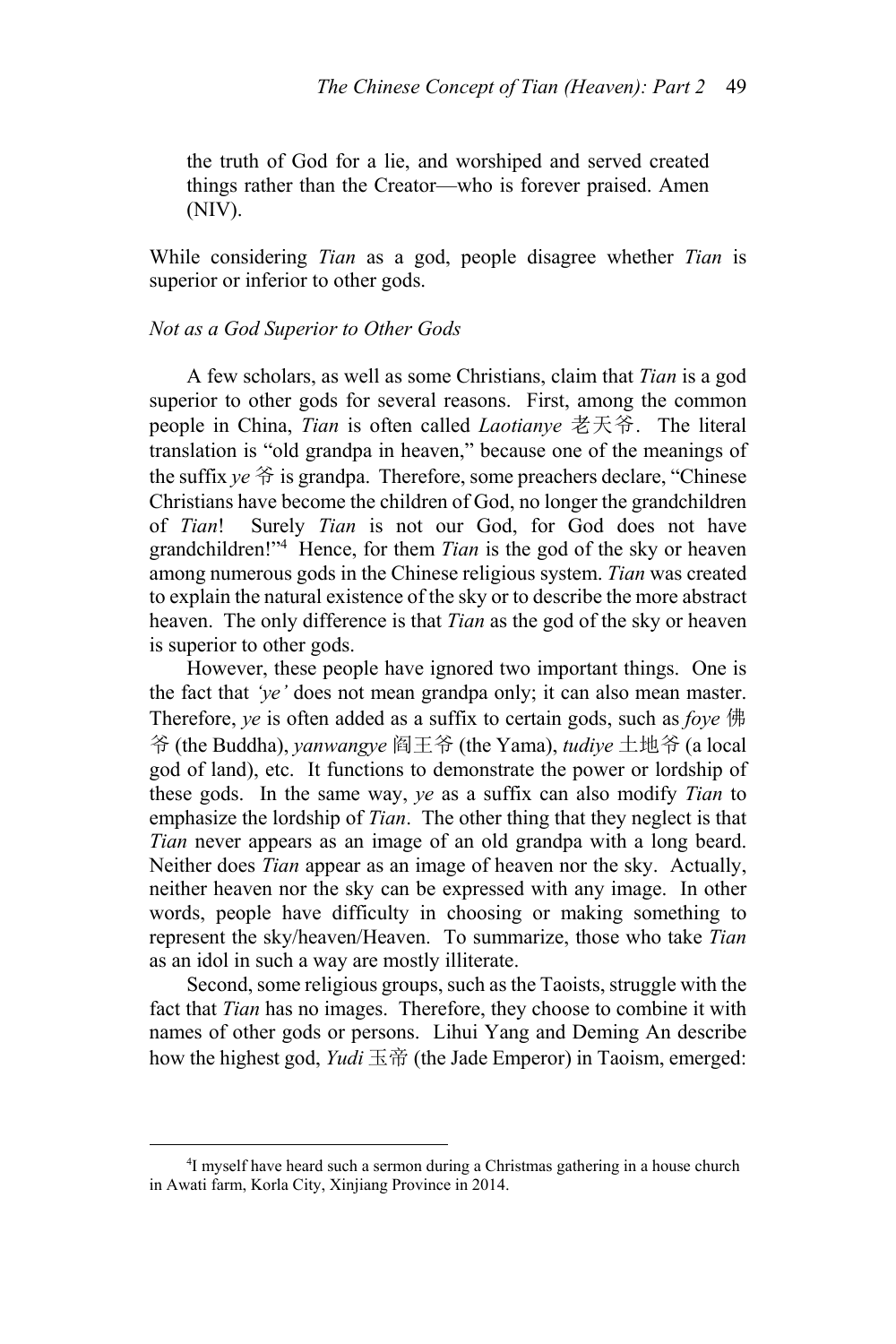Tian Di (the Supreme Heaven or the God of Heaven) or Shang Di (the Supreme God or the Supreme Divinity) sometimes assumes the position as the highest leader of the random pantheon of the gods. During the Tang or Song dynasty, the disorderly pantheon became systemized and Yu Di, the Jade Emperor who came into being when Taoism and beliefs of the Supreme God were merged together, turned out to be the supreme ruler of the comparative ordered pantheon of gods.<sup>5</sup>

Based on Yang and An's historical research, one can easily notice the Taoists' intention of combining *Tian* or *Di* with the Jade Emperor, so that few people will truly have difficulty in differentiating *Tian* from the Jade Emperor, though each is taken as a supreme God/god superior to other gods.

### *Not as a God Inferior to Other Gods*

The Marxist scholar Chao Fulin 晁福林<sup>6</sup> argues that during the Shang Dynasty the concept of *Tian* was expressed by *Di*; and *Di* was a celestial god developed by the Shang people from their worship of natural heaven.<sup>7</sup> Chao's theory is a combination of the first and second views but expressed in a scholarly way. The difference is that Chao argues that *Di*, as a half natural-half celestial god, was even inferior to ancestor spirits; $8$  whereas most scholars (both Christian and secular) view *Tian* or *Di* as God or as a god superior to other gods.

Chao builds his radical theory mainly on the analysis of unearthed bone inscriptions that date back to the Shang Dynasty. His main argument can be summarized as follows: Because most of the oracle inscriptions shown on tortoise shells or animal bones prove that many significant sacrifices were not addressed to natural gods or ancestors instead of *Di*. This indicates that *Di*, in the Shang people's religious world, must not be capable of bringing blessings/victories or of getting rid of disaster/misfortunes for people.<sup>9</sup> (Note: Since dealing with oracle inscriptions is beyond the author's ability due to his lack of knowledge of archaeology and archaic Chinese, this paper endeavors to refute

 $\frac{1}{5}$ Lihui Yang and Deming An, *Handbook of Chinese Mythology* (Santa Barbara, CA: ABC-CLIO, 2005), 63.

<sup>&</sup>lt;sup>6</sup>If the Chinese characters of an author's name are given, it means the resources that quoted in this paper are written in Chinese. If they're not given, it means the resources are written in English. 7

Fulin Chao, "Remarks on the Theocracy in the Yin Dynasty 论殷代神权," *China Social Science* 中国社会科学 1 (1999): 112. Note. Yin <sup>殷</sup> is another word for Shang. 8

<sup>&</sup>lt;sup>8</sup>Ibid. 9 Ibid., 107-12.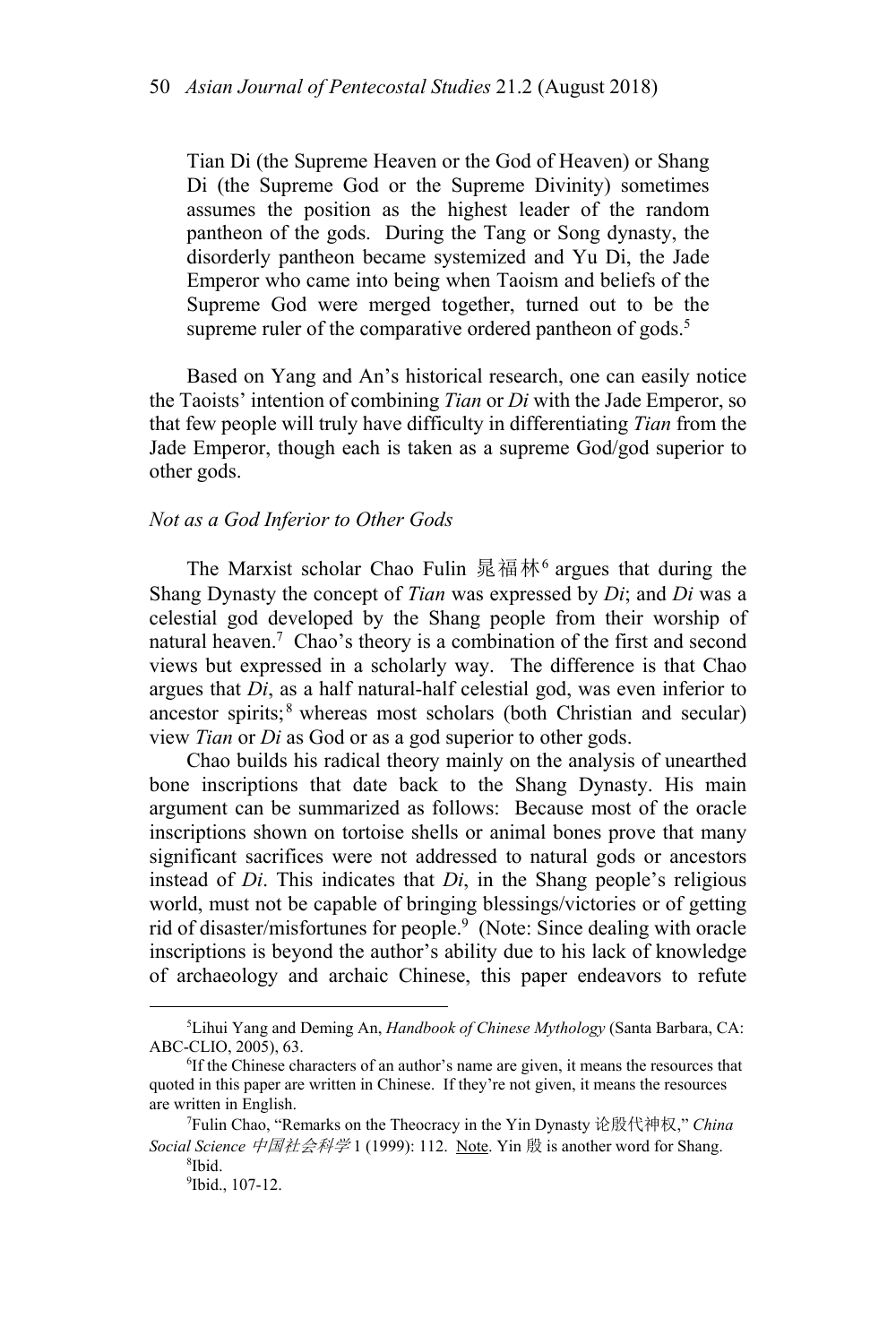Chao's theory from aspects other than analyzing contents of those unearthed oracle inscriptions.)

First, the fact that many sacrifices recorded in the oracle inscriptions were not offered to *Di* does not nullify *Di*'s highest position in the spiritual realm during the Shang Dynasty. As Poo points out, "The oracle-bone inscriptions yield only part of the religious beliefs of the Shang people; we have no evidence concerning other religious activities, wherein different aspects of piety might be expressed. There is, moreover, no evidence as to whether, or how, people would react when the oracles failed." 10 Moreover, *Di* did appear in some cases, Lian Shaoming 连劭名 providing the evidence. He writes, "In the Shang Dynasty, the Heaven's revelations were also offered with Baiji, as well as military actions for victory."11 Furthermore, Chan testifies that the most important sacrifice ceremony is the Ceremony of Sacrifice to Heaven. $12$ 

Second, Chao is a follower of Friedrich Engels and Karl Marx. Therefore, he quotes what Engels wrote to Marx in 1846 to support his belief—i.e., the impossibility for the concept of the Supreme God to appear in the Shang Dynasty.<sup>13</sup> In fact, while writing to Marx, Engels was commenting on Feuerbach:

With the domination of the world by intelligence and will, supernaturalism makes its appearance, creation from nothing, and monotheism, which is further specifically elucidated in terms of the "unity of the human consciousness." Feuerbach deemed it superfluous to point out that without the *One King*, the One God could never have come into being, that the Oneness of the God controlling the multifarious natural phenomena and holding together the conflicting forces of Nature is only the image of the One, the Oriental Despot who apparently or in fact holds together conflicting individuals whose interests clash.<sup>14</sup>

 <sup>10</sup>Mu-chou Poo, *In Search of Personal Welfare: A View of Ancient Chinese Religion* (Albany, NY: State University of New York Press, 1998), 29.<br><sup>11</sup>Shaoming Lian, "Baiji and Yuji in the Shang Dynasty 商代的拜祭与御祭," *Acta* 

*Archaeologica Sinica* 考古学报 1 (2011): 56. Note. *Baiji* was held to pray for blessings, while *Yuji* was for getting rid of misfortunes.<br><sup>12</sup>Chan, *Faith of Our Fathers*, 115.<br><sup>13</sup>Chao, "Remarks on the Theocracy in the Yin Dynasty," 112.

<sup>14</sup>Friedrich Engels, "Engels to Marx in Brussels," in *Letters of Marx and* 

*Engels,1846*; available from www.marxistsfr.org/archive/marx/works/1846/letters/46\_ 10\_18.htm; (accessed 28 September 2017).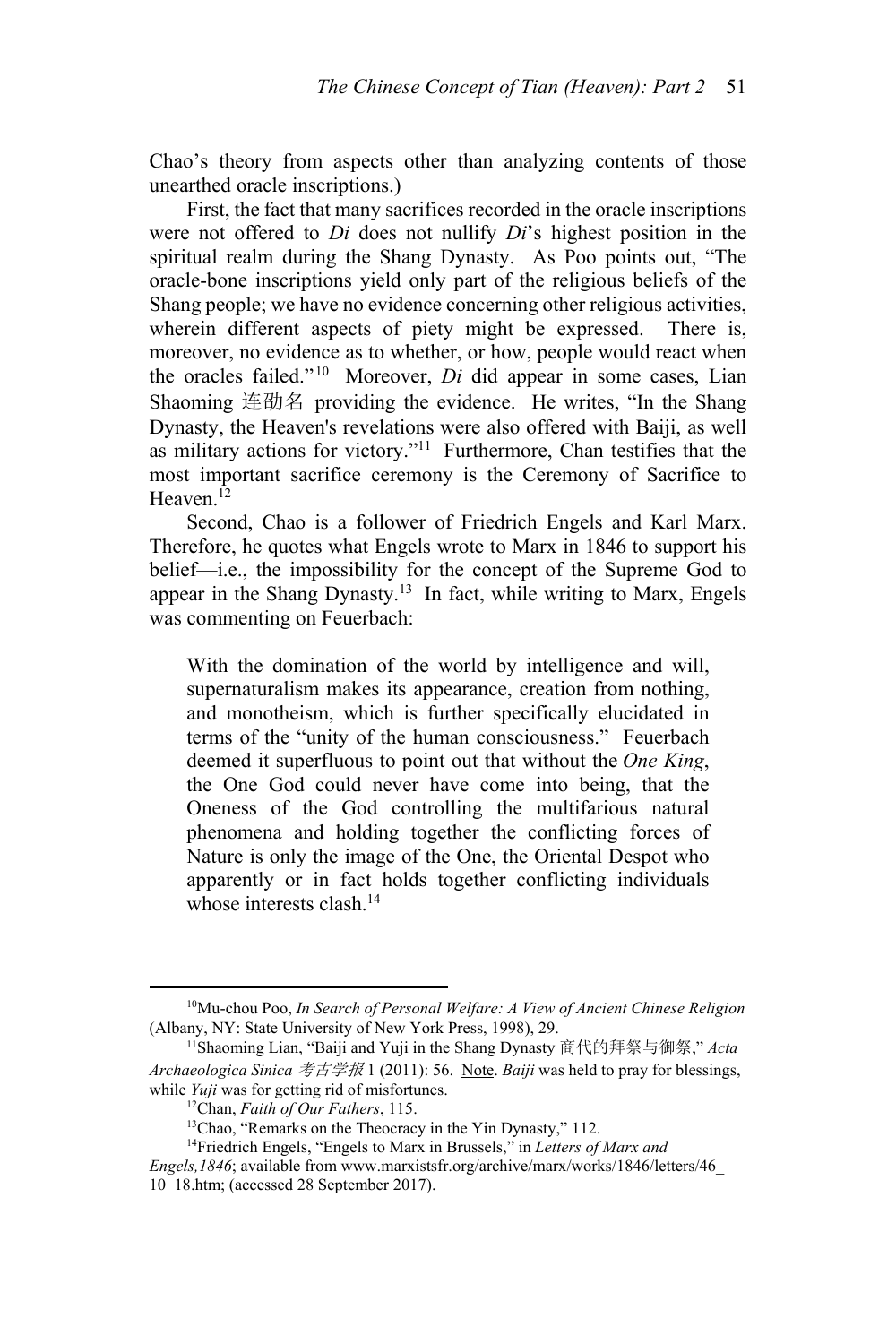Thus, applying Feuerbach's nonsense, Chao declares that the concept of *Di* as the One God was not created until a real despot appeared after the Shang Dynasty.<sup>15</sup>

Accordingly, Chao does not only place *Di* as inferior to other gods, but also makes *Di* become something fictional. In other words, in the Shang Dynasty, *Di* as a natural/celestial god was created by people to fool themselves; and after the Shang Dynasty, *Di* (*Tian*) as an illusory Supreme God was created by the first human despot through his intelligence and will to fool his people. Hence, the concept of the Supreme God in communism is no longer the One God or is not even a god, but rather a tool invented by the ruling classes to control people. This kind of theory has no place in Christian theology.

To summarize this section, *Tian* is neither a superior god, nor a tool, nor an inferior god. On the contrary, *Tian* is the Eternal God who has no images and desires to have intimate relationship with human beings.

### No Indifference: *Tian* Not as a Distant God

Chan confirms, "In many cultures, even those that are polytheistic, this Creator God—referred to in some cultures as the High God—is regarded as utterly remote and transcendent, removed from the world and the affairs of men."16 This concept of the indifferent God is common in animism. For instance, Aylward Shorter describes how the Tanzanian Kimbu identify the Creator God as the ultimate begetter (the Life-Giver), while they worship ancestors and water-spirits.<sup>17</sup>

Because the communist government did not sweep animism away from China, one may wonder whether the Chinese concept of *Tian* falls into at least one of the ways in which animists view God. Van Rheenen presents three such ways:

Animists view God in different ways. He is understood to be (1) a distant, unapproachable Creator; (2) the Supreme Being who reflects his nature in lower spiritual beings; (3) the impersonal power that permeates all of nature. In each viewpoint the biblical view of God, the Creator who desires a personal, intimate relationship with his creation, is lost.18

<sup>&</sup>lt;sup>15</sup>Chao, "Remarks on the Theocracy in the Yin Dynasty," 112. <sup>16</sup>Chan, Faith of Our Fathers, 34.

<sup>17</sup>Aylward Shorter, *Jesus and the Witchdoctor: An Approach to Healing and Wholeness* (London, UK: Geoffrey Chapman, 1985), 50, 175.<br><sup>18</sup>Van Rheenen, *Communicating Christ in Animistic Contexts*, 242.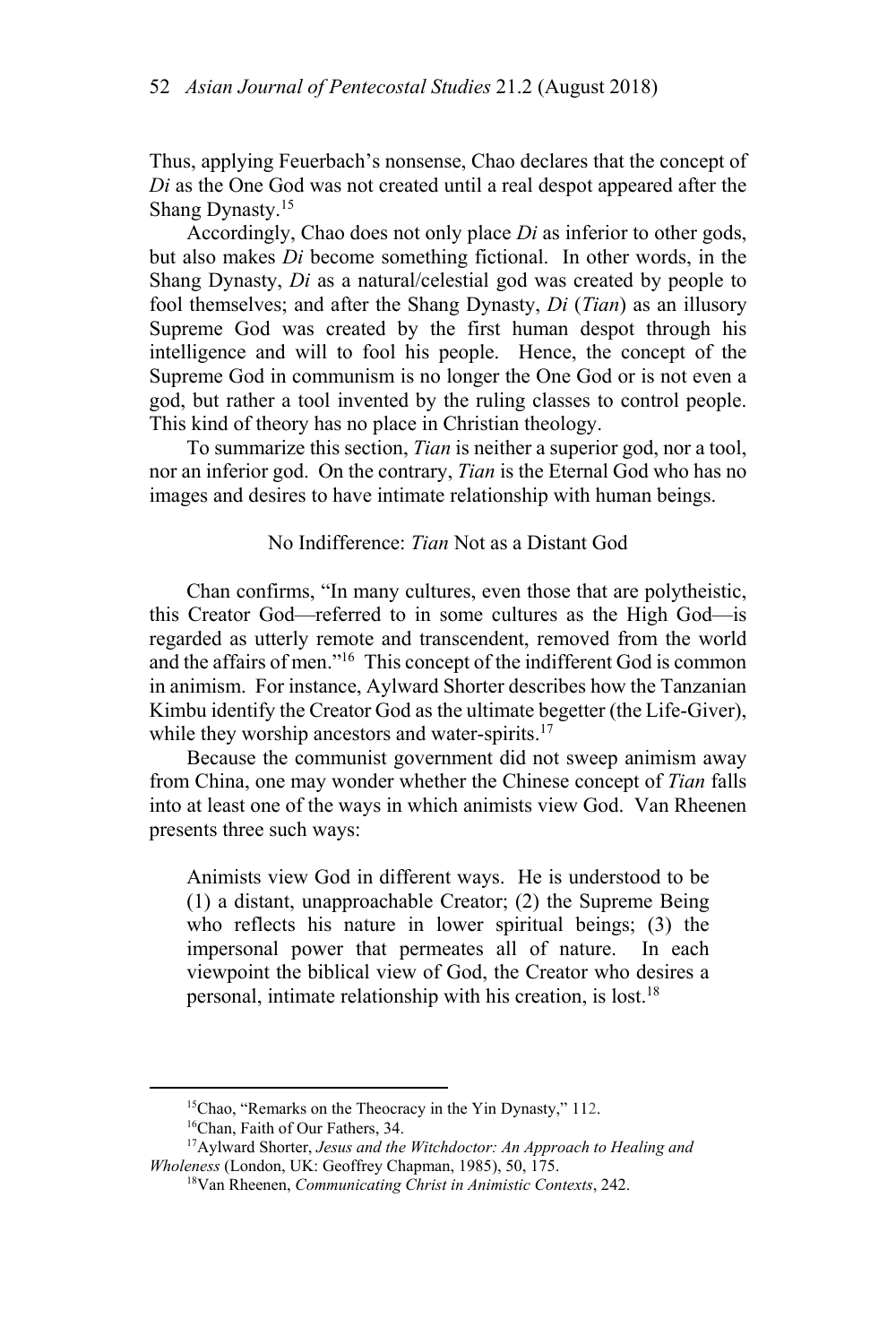The Chinese do not view *Tian* in any of these three ways. First, *Tian* is not distant and unapproachable. Yao and Zhao affirm that for the Shang people, *Di* determined human affairs in at least four ways: "He sent the rain down to the earth; he might hold the rain in check and send down famine instead; he brought victory to the army; and he brought fortune as well as misfortune to the world."19 And the Zhou people "believed that *Tian* determined their fate, that the Mandate of Heaven (*Tian ming*) provided justification for their dynasty, and that *Tian* would bless the good and punish the evil."20 Belief in *Tian*'s morality still exists in people's hearts today, although it is not as strong as faith.

Second, *Tian* does not reflect His nature in lower spiritual beings. In Romans 1:20, Paul declares that people may and should notice God's eternal power and divine nature by perceiving His creation, not by observing lesser spiritual beings. Psalm 135:15-18 says, "The idols of the nations are but silver and gold, the work of man's hands. They have mouths, but they do not speak; they have eyes, but they do not see; they have ears, but they do not hear, nor is there any breath at all in their mouths. Those who make them will be like them, yes, everyone who trusts in them" (NASB). Indeed, those who observe the blunt and stupid gods (idols) become likewise. Thus, God never allows His nature to be reflected in lower gods.

Third, *Tian* is not impersonal, but personal. In the Bible, it is obvious that God desires a personal and intimate relationship with the Israelites and desires the same relationship with Gentiles, too. Job, Rahab, Ruth, and many other non-Israelites all demonstrate this. *Tian*, as a moral God, desires to have a personal relationship with the Chinese. Thus, the highest dream of a righteous Chinese is to be one with *Tian*, as previously discussed.

Nevertheless, that God is moral does not mean He allows no suffering. Instead, God often disciplines people or nations by uprooting and tearing down in order to plant and build, so that they may take root downward and bear fruit upward (cf. Jer. 1:10 and Isa. 37:31). *Tian* does the same. For instance, Mengzi 孟子(Mencius) writes,

Shun rose from the fields; Fu Yüeh was raised to office from amongst the builders; Chiao Ke from amidst fish and salt; Kuan Chung from the hands of the prison officer; Sun Shu-ao from the sea and Po-li His from the market. That is why Heaven, when it is about to place a great burden on a man, always first tests his resolution, exhausts his frame and makes him suffer

 <sup>19</sup>Xinzhong Yao and Yanxia Zhao, *Chinese Religion: A Contextual Approach* (New York, NY: Continuum International Publishing Group, 2010), 54.<br><sup>20</sup>Ibid., 55.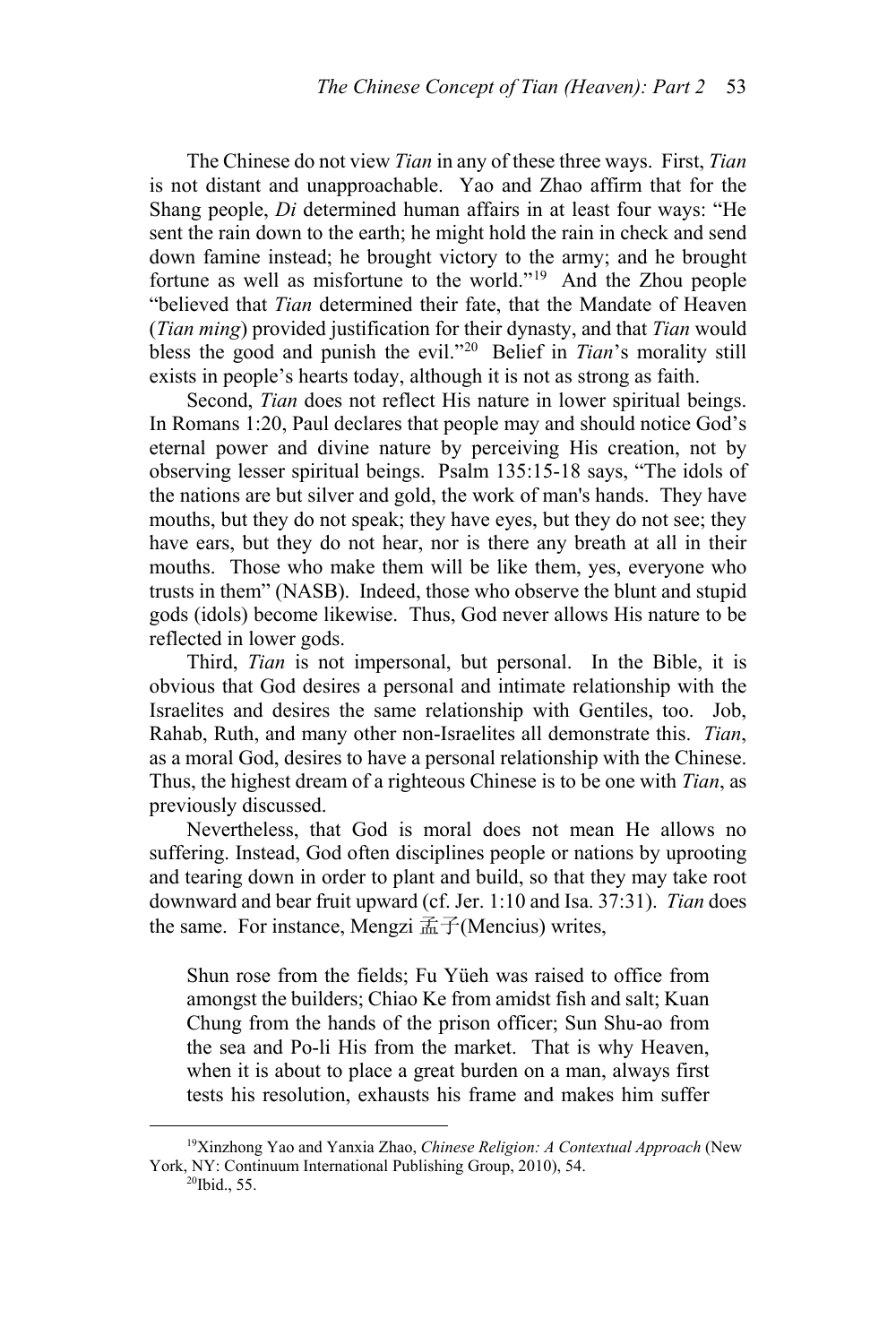starvation and hardship, frustrates his efforts so as to shake him from his mental lassitude, toughen his nature and make good his deficiencies.<sup>21</sup>

The people mentioned by Mencius were kings or ministers who came to this world in humility but finally became noble through suffering. Similarly, in the Old Testament when God was about to use Joseph and David, He first gave them hardships to build them up—Joseph was sold as a slave; David was chased and nearly killed by Saul.

The New Testament confirms suffering for believers. Jesus tells His disciples that in this world they will have tribulations (cf. Jn. 16:33). In Acts 14:22, Paul and Barnabas strengthened the believers by affirming, "We must go through many hardships to enter the kingdom of God" (NIV). To the Philippians, Paul writes, "For to you it has been granted for Christ's sake, not only to believe in Him, but also to suffer for His sake" (Phil. 1:29, NASB). Peter also confirms, "For you have been called for this purpose, since Christ also suffered for you, leaving you an example for you to follow in His steps" (1 Pet. 2:21, NASB).

To summarize, *Tian* is not indifferent, but rather is approachable and accessible. As Christians will enter the kingdom of God through suffering, so will many Chinese enter the kingdom of *Tian* through *Tian*'s trials. The Christian scholar Chan amply analyzes both the natural and moral attributes of *Tian*, 22 and all indicate that *Tian* is the Christian God.

# Lordship: *Tian* as the Eternal God

Secular scholars Yao and Zhao also summarize several attributes or characteristics of *Tian*, writing, "Belief in the supreme high authority above, who was infinite, all-encompassing, all-knowing, and universal, became the centre of religious life in early China." 23 All these descriptions of *Tian*'s characteristics point to *Tian*'s lordship.

Indeed, of these characteristics the most significant is lordship, which echoes the Apostle Paul's description of God's invisible attributes. In Romans 1:18-20, Paul wrote to the church in Rome declaring that no residents in Rome could have any excuse for their ungodly behavior:

For the wrath of God is revealed from heaven against all ungodliness and unrighteousness of men who suppress the truth in unrighteousness, because that which is known about God is

<sup>&</sup>lt;sup>21</sup>Mencius, *Mencius*, trans. by. D. C. Lau (London. UK: Penguin Books, 2003), 143. <sup>22</sup>Chan, Faith of Our Fathers, 88-104.

<sup>23</sup>Yao and Zhao, *Chinese Religion*, 55.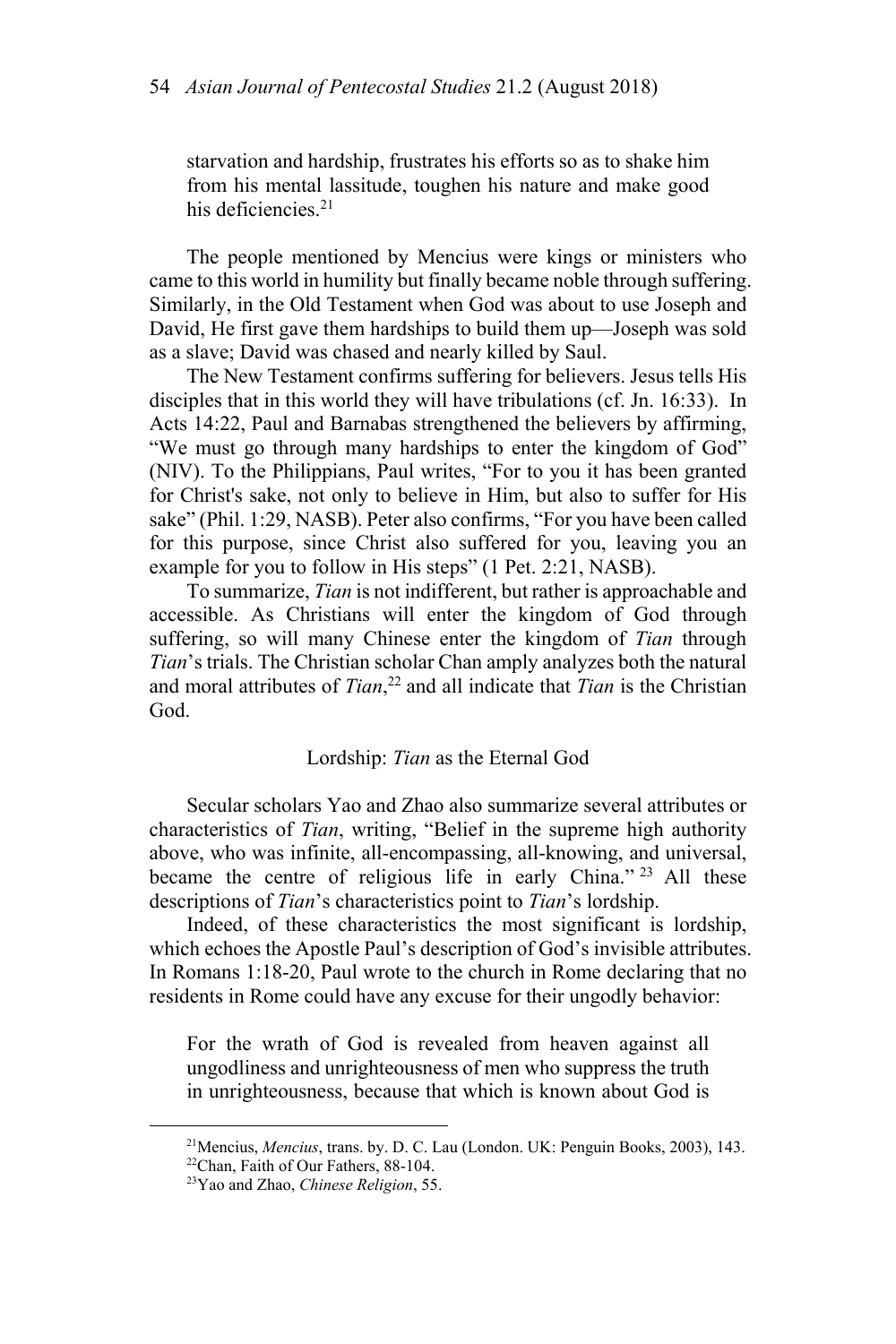evident within them; for God made it evident to them. For since the creation of the world His invisible attributes, His eternal power and divine nature, have been clearly seen, being understood through what has been made, so that they are without excuse. For even though they knew God, they did not honor Him as God or give thanks, but they became futile in their speculations, and their foolish heart was darkened (NASB).

Here Paul tells us that God's eternal power and divine nature, although invisible, are nonetheless perceptible and understandable through His creation. Elsewhere, Paul also declares that, even during times of ignorance, if people seek the Lord, they will find Him, for He is not far from humanity (cf. Acts 17:27, 30). God's eternal power and divine nature indicate His lordship because those who know Him but do not honor Him deserve His wrath. God overlooks the ignorant but does not ignore those who have noticed His lordship. In addition, Paul's teachings (inspired by God through the Holy Spirit) apply to all human groups, including the Chinese.

For instance, the modern Chinese young man (mentioned at the beginning of Part 1 of this paper) realized *Tian*'s divine nature of holiness and eternal power for offering help, because they were deeply located in his conscience. Thus, for him, only *Tian* could handle his struggle with sin, which was incredibly painful. In Romans 7:15-24, Paul vividly describes how despairing the process of struggling with sin actually is—i.e., doing what one knows he ought not to do and not doing what one knows he ought to do! It's a struggle that leads to a cry of deep desperation: "Oh, wretched man that I am! Who will set me free from the body of this death?" (v. 24, NASB). Fortunately, Paul provides the solution in verse 25—Jesus Christ!

But not knowing Jesus at that point, the young man could only pray to *Tian* for help. Although he asked *Tian*, who is of divine holiness, to kill him by sending lightening if he sinned again, he intended to seek *Tian*'s help to not sin any more. In desperation, to whom could a human being pray? Certainly God, for He is the only One that people could pray to in times of desperation. Wilhelm confirms that *Tian* "was God and was prayed to as such."<sup>24</sup>

Moreover, in the Song 宋 Dynasty (960-1279 A.D.), while commenting on the Book of Changes, Confucian scholar Cheng Yi explains the concept of *Tian* thusly—in terms of abode, as *Tian*; and in

 <sup>24</sup>Hellmut Wilhelm, *Heaven, Earth, and Man in the Book of Changes* (Seattle, WA: University of Washington Press, 1997), 40.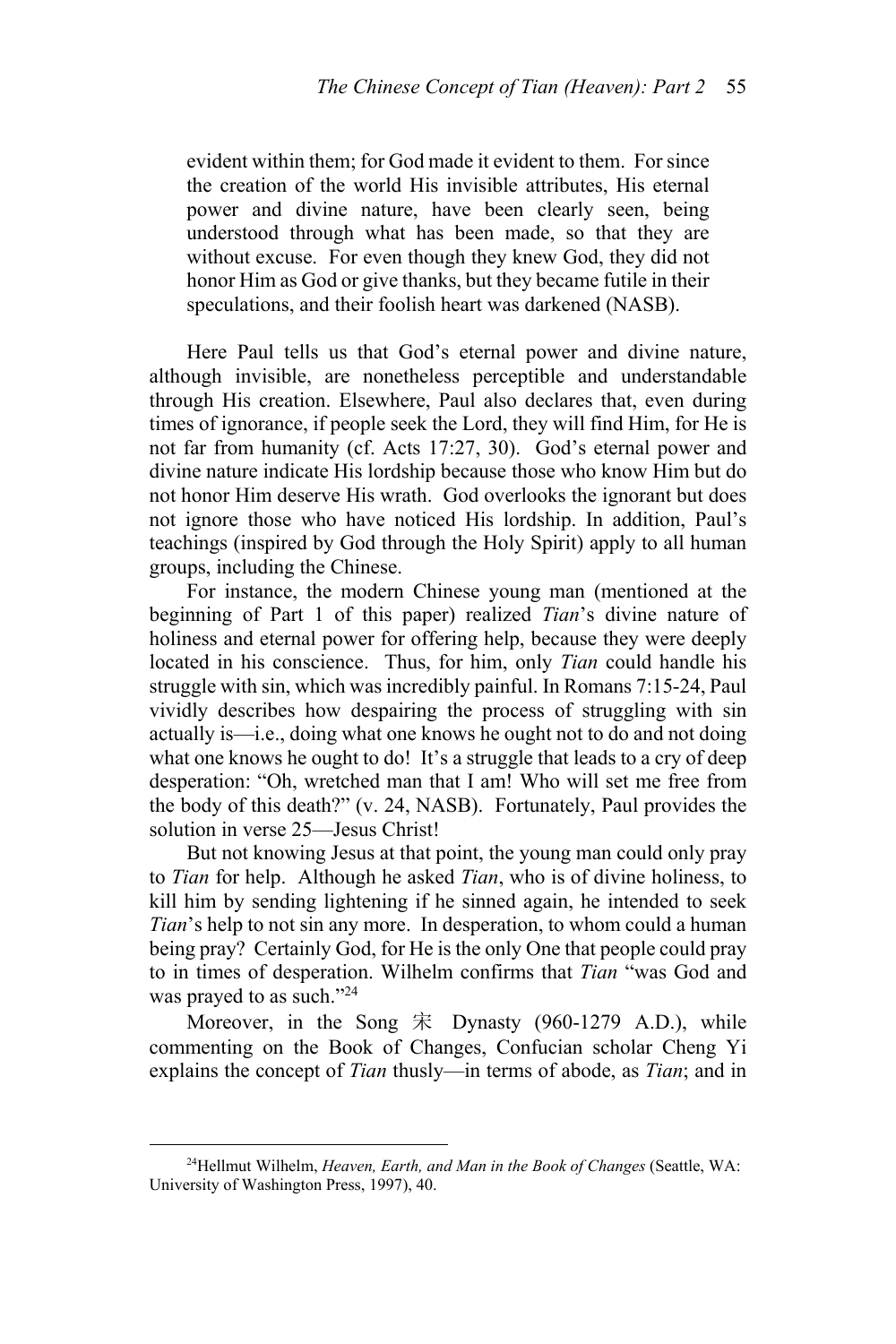terms of lordship, as *Di*. 25 In other words, the lordship of *Tian* is more expressed by the parallel concept of *Di*, for *Di* is more personal than *Tian*. Wilhelm states, "*T'ien*, too, was a personal god, but *Di* was even more personal; he was a god who would draw close to man and could be exceedingly awesome."26

Thus, we can see that "*Tian"* carries almost the same meaning as "*Di"*, with both bearing the lordship of God. However, while translating the Bible for the Chinese, none of the foreign missionaries chose the word *Tian* for God. Li Tang summarizes this as follows:

As for the word God, in modern Chinese, there are three words to render it, *Shen* (神) which is used to describe spiritual beings, *Shangdi* (上帝) which literally means "the heavenly emperor", or *Tianzhu* (天主), the heavenly lord, which was adopted by the Catholics in China. *Shangdi* is a more contextualized word. The Nestorian documents used the word Shen for God.27

The Nestorians were highly over-contextualized, while picturing Jesus like a Buddha and placing a lotus under the Cross. They chose *Shen* instead of *Tian* or *Di* for the word God because it is a generic word that refers to all deities. However, this can easily cause people to misunderstand; they may think that *Shen* (God) is just a *shen* among gods. The Protestant missionaries followed the first Catholics to use *Shangdi* for the word God. The word *Shangdi* is much better than *Shen*, for *Shangdi* shares more similarities with *Tian*.

Unfortunately, Christianity was considered as a tool that Western countries used to invade China. Accordingly, hatred has been developed toward both Christianity and the term *Shangdi*. Thus, some Chinese Christians try to avoid using the term *Shangdi* when sharing the gospel. Fortunately, the concept of *Tian* is identical with that of *Shangdi*, and no Chinese would hate the word *Tian*. Therefore, this paper has endeavored to illuminate the concept of *Tian* as Heaven in relation with God.

#### **Conclusion**

God is a missionary God who desires men and women to enter the kingdom of Heaven (cf. 1 Tim. 2:4, 2 Pet. 3:9). God is also a loving God who desires all human beings to have intimate relationship with Him.

 <sup>25</sup>Yi Cheng, *Cheng's Commentary on the Book of Changes*. Vol. 1. My own translation.<br><sup>26</sup>Wilhelm, *Heaven, Earth, and Man in the Book of Changes*, 40.<br><sup>27</sup>Tang Li, A Study of the History of Nestorian Christianity in China and Its

Literature in Chinese (Europäischer Verlag der Wissenschaften: Peter Lang, 2002), 129.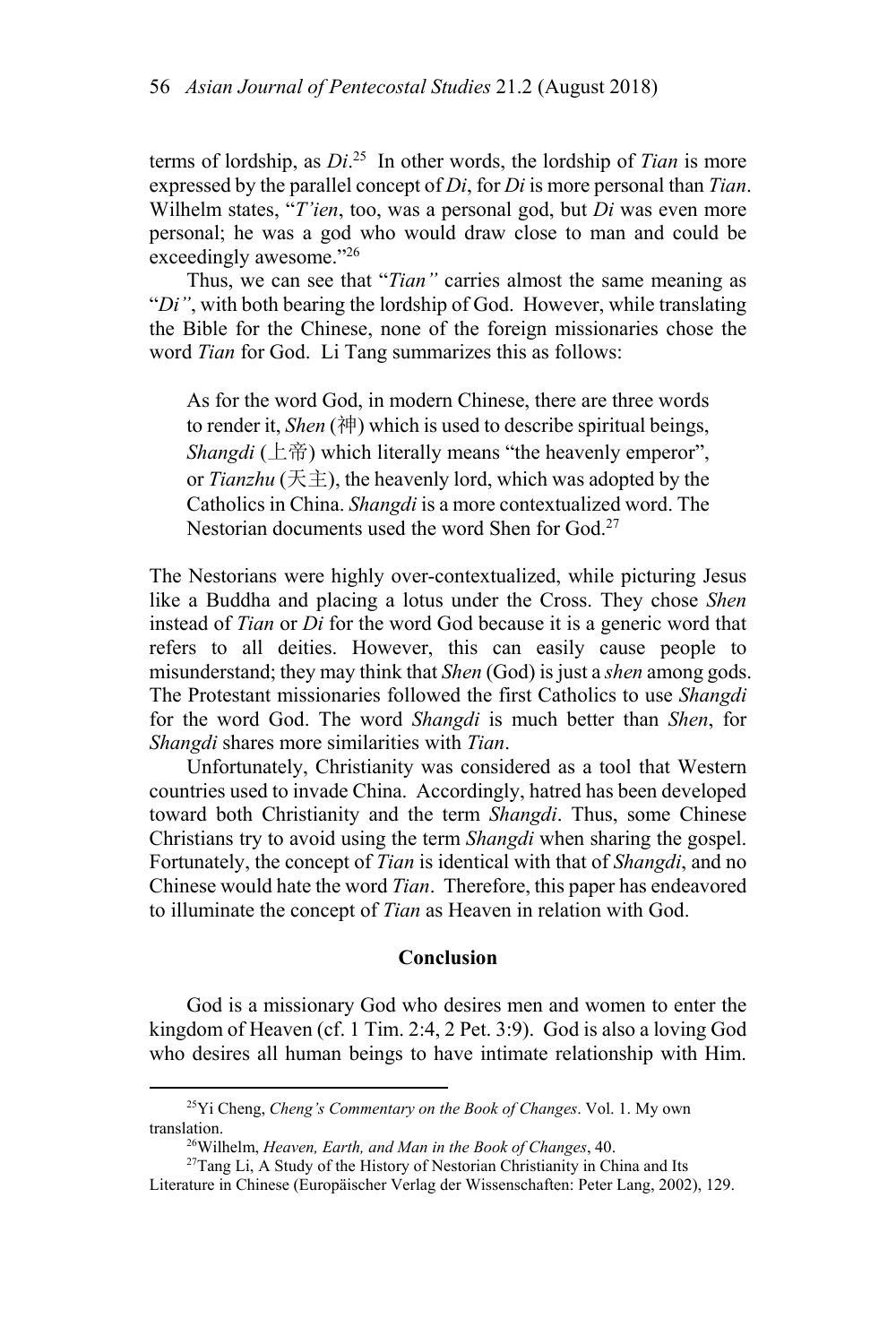As Psalm 14:2 tells us, "The LORD has looked down from heaven upon the sons of men to see if there are any who understand, who seek after God" (NASB). Thus, to achieve His desires, God intervenes in human history through general revelation.

As we have seen, God has intervened in the history of Athens through the inscription "To an Unknown God" and in Chinese history by the concept of *Tian* and *Tianming*. On the one hand, this paper has demonstrated how the concept of *Tian* is the most significant general revelation that God uses to communicate with the Chinese. Moreover, the lordship of *Tian* indicates that *Tian* is the eternal God revealed by the Bible. In addition, sometimes *Tian* purposely wills to develop certain people's characters through suffering.

On one hand, this paper has proved that those who take *Tian* to be an idol or a god have neglected or denied general revelation due to illiteracy or blindness, while those who consider *Tian* to be an indifferent God have fallen into the animist view of the Creator God. This paper has also argued that *Tian* does not fit into any of the three ways in which animists view God. *Tian* is approachable, accessible, and personal, as opposed to being distant, indifferent, and impersonal.

In summary, throughout this paper, enough evidence indicates that *Tian* is *Yahweh*, the Jewish-Christian God who does care about human affairs and intervenes in human history. This paper has studied evidence in the areas of general revelation and lordship. Other evidence, such as *Tian*'s holiness and the ancient Chinese sacrificial system to *Tian*, deserves further exploration.

# **Bibliography**

- 艾利克森(Millard J. Erickson)。《基督教神学导论(第二版)》 (*Christian Theology*, 2d ed.)。陈知纲译。上海:上海人民出 版社,2012。
- Adler, Joseph A. *Chinese Religions*. London: Laurence King Publishing Ltd, 2012. 程颐, 《易传》, 卷一。晁福林, "论 股代神权",中国社会科学1(1999): 111-12。
- 恩格斯(Engels, Friedrich)。《1846 年 10 月致马克思的信》 ("Engels to Marx in Brussels.")。上海:三联书店,1957。
- Erickson, Millard J. *Christian Theology*, 2d ed. Grand Rapids, MI: Baker Academic, 1998.
- 季纳(Craig S. Keener)。《新约圣经背景注释》(*The IVP Bible Background Commentary: New Testament*)。刘良淑译。北 京:中央编译出版社,2013。